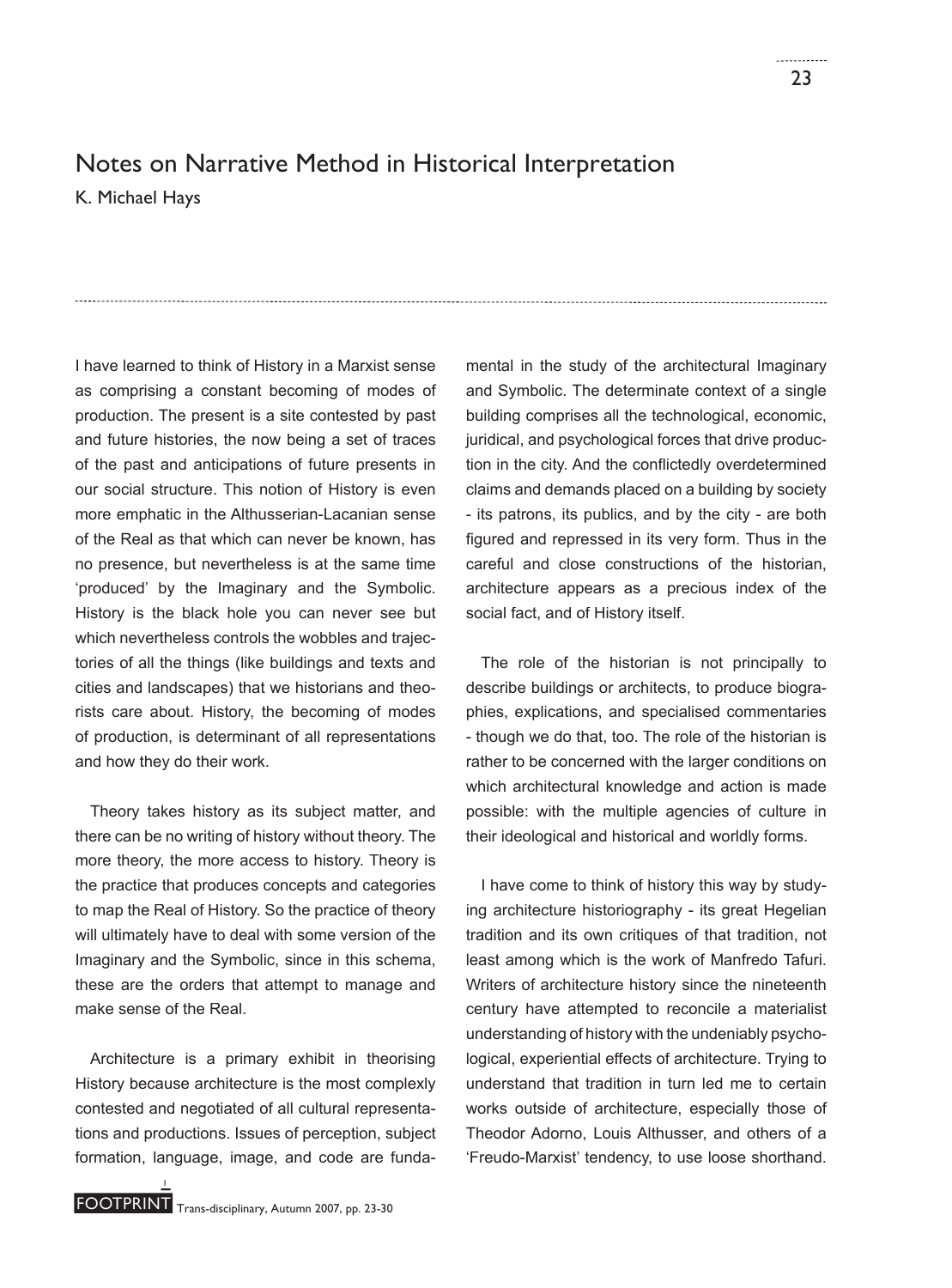And trying to understand that body of work led me to contemporary figures like Fredric Jameson who, necessarily perhaps, also had to confront Manfredo Tafuri. Therefore, while this set of notes may in fact be nothing more than an outline of my own position, they feel to me like inescapable conclusions.

I will suggest here that narrative is the privileged mode of exposition in historiography - of writing history, writing the history of a discipline, a cultural practice, and a medium. I am reminded, of course, that this suggestion appears just after a time when there was much said about that privileged place of narrative, at least of the kind that assumes history is something you can see, be a witness to, be present at. Most famously, Jean-François Lyotard made the interdiction against any grand narrative and against all totalisations. But we can accept Lyotard's criticism of the narratives of legitimation (indeed Lyotard's own account is more of a report of their spontaneous decline than a call for their wilful destruction) and still insist that it is not contradictory to say that critiques of certain narratives can themselves be narratives, just as when Lyotard states that 'every utterance should be thought of as a "move" in a game', his statement is itself a move in a language game. Indeed, it is part of our problematic as historians that we should try to accomplish the almost impossible task of thinking historiography itself as a historical and ideological production in its own right, of thinking the historian as part of the process viewed. This is a task more complicated than any objective apprehension of a merely external kind of structure or influence or bias, such as we sometimes get from some less theoretical practices.

This issue of narrative does not usually concern studies such as small-scale formal analyses of individual buildings or texts, though I think that narrative does leave its traces even on those writing projects. Like critique, narrative practice is transgeneric, which is to say that even synchronic studies are tacitly narrative episodes in a larger story. And even synoptic studies - those that treat an entire career, for example, or an entire group movement as a single project - are in fact condensations of open narrative processes.

A fundamental problem of writing history is to solve the dilemma: Any strictly empiricist account of history is impossible, and architecture can never be understood as simply a copy or reflection of historical conditions. Nevertheless, history is real and architecture is representational (even if not in any straightforward way). Narrative solves this dilemma, at once avoiding any reflection theories of art and problems of verisimilitude and, at the same time, constructing a material basis for architecture's representational function.

We can enumerate a few features of narrative:

1. Narrative is a precondition for dialectical thinking: a sense of necessity, even of necessary failure - of closure, of ultimately irresolvable contradictions - is one of the hallmarks of dialectical thinking that can be conveyed only through narrative. The owl of Minerva takes flight only at dusk.<sup>1</sup> Dialectical interpretation is always retrospective, always tells the necessity of an event, why it had to happen the way it did. To do that, the event must have already happened; the story must have already come to an end. This last may seem obvious but it is important to add that such histories of necessity and of determinate failure are inseparable from some ultimate historical perspective of reconciliation, of some future, of the 'end of prehistory' in Marx's sense. The past has to be written as the determinant of the present so that the present can also be a past for a future.

2. The writing of history can be thought as taking place within a series of cascading levels, which mark a widening out of contexts. First, within the structure of an architectural signifier, the object of study is still construed more or less as the individual building or project, events or situation, with the form as a signi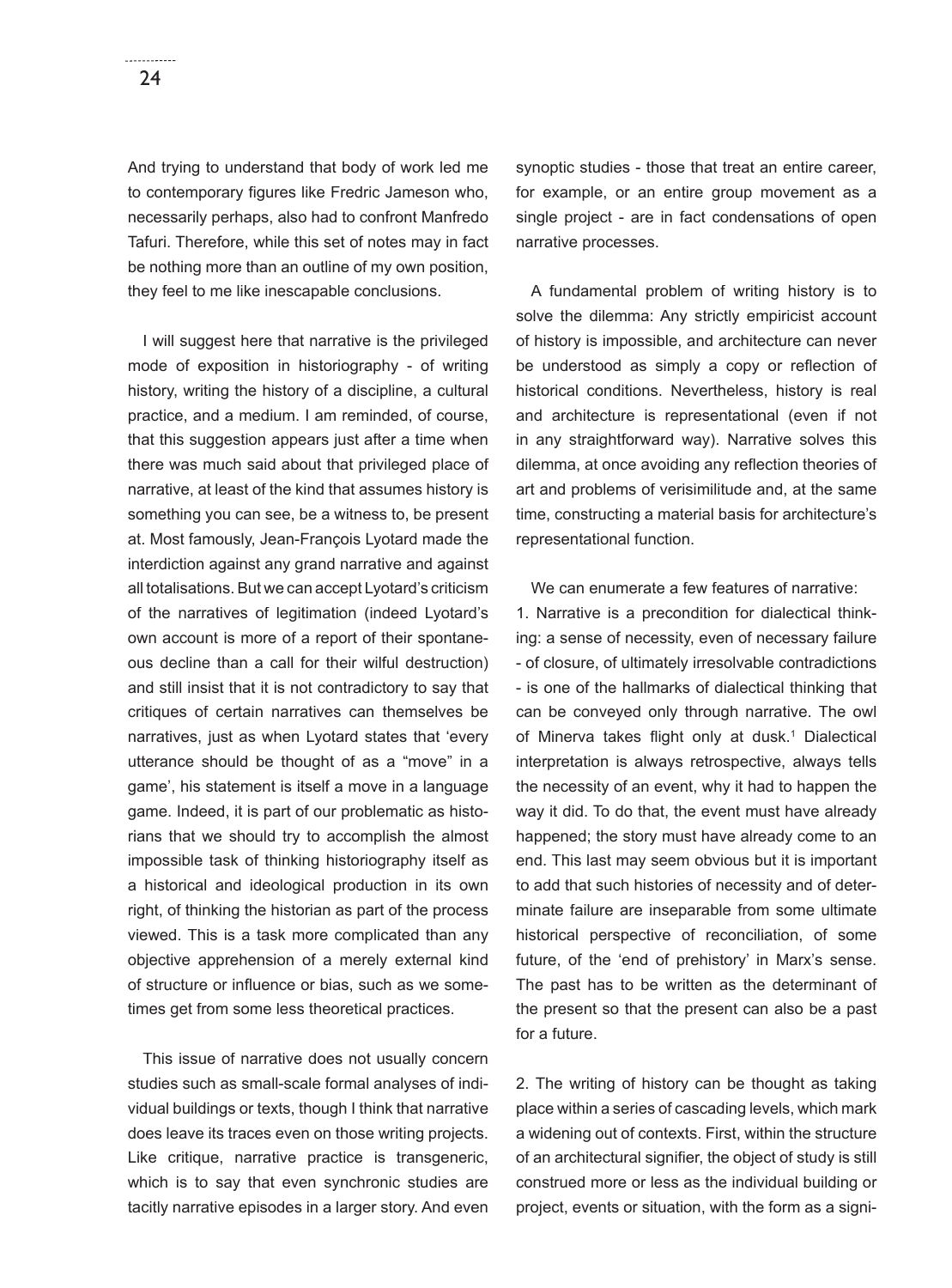fier and an architectural concept as its signified. The architectural sign, then, is the unit made up of these two components. Second, the architectural sign is understood at a higher level as the signifier of a set of concepts that organise our understanding and experience of the architectural sign. We can use Althusser's term and call this a theoretical problematic. The architectural sign together with its theoretical problematic produces and is produced by a particular ideology. That ideology is itself a kind of imaginary map of a socially symbolic field. Perhaps this is not an inaccurate way of understanding the fundamental role played by architecture in Fredric Jameson's notion of cognitive mapping, which may be understood here as the provisional totalisation of an imaginary, ideological form and the social fact that is its ultimate referent. On this view, the ultimate horizon, to return to our previous formulation, is the Real of History itself [fig. 1].

The structure should be read forward and backward at the same time. Which is to say that History is both the unrepresentable absent cause of the 'superstructural' activities such as architecture and cognitive mapping, even as History is produced by the same such Imaginary-Symbolic cultural activities and practices.

3. Such a model of architecture and history is dependent on a perspective that reads the work of architecture against a context or situation reconstructed or rewritten as having latent contradictions, so that the historian then has the ability to interpret a given work of art as a provisional 'solution' to that situation. Implicit here is the construction of a history of architecture in terms of a series of situations, dilemmas, and contradictions, in terms of which individual works, styles, and forms can be seen as so many responses or determinate symbolic acts.

Understood this way, the construal of contexts and situations construed as contradictions is productive in the long run. A contradiction is really a singular substance about which different things can be written, and multiple perspectives generated. It then requires theoretical work to show that the two contradictory things are related - the one implied by the other in some unexpected way. To present architecture as the unexpected symbolic resolution of a conflicted social situation is perhaps the historian's greatest intellectual thrill.<sup>2</sup>

To understand architecture as a symbolic resolution of a social situation suggests that the deep problem of contradiction is representational, which is thus also related to narrative. Contradiction is the step just before representation: The historian shows a situation in a conflicted moment; a response is anticipated and doubt about a possible resolution is raised. This is also where we insist that it is the formal-aesthetic dimension that does social work, that in the very folds of the aesthetic object the social contents are richly operative. Then the historian triumphantly shows how architecture both 'solves' the contradiction (even if the 'solution' is a negative one of sublimating or suppressing the very existence of the contradiction in architecture's form).

I shall refer to my own paper on Mies van der Rohe's Seagram Building as an example. In that paper I argued that Mies's much discussed abstraction should not be understood as an absence of representation or figure, but rather the contrary: it is the achievement of the limit condition of representation at a certain moment in time, the moment of the explosive expansion of consumer culture. Henri Lefebvre articulates for us this new condition as a kind of space that is produced as it is consumed - abstract space. 'Thus space appears solely in its reduced forms. Volume leaves the field to surface, and any overall view surrenders to visual signals spaced out along fixed trajectories already laid down in the "plan". An extraordinary - indeed unthinkable, impossible - confusion gradually arises between space and surface, with the latter determining a spatial abstraction which it endows with a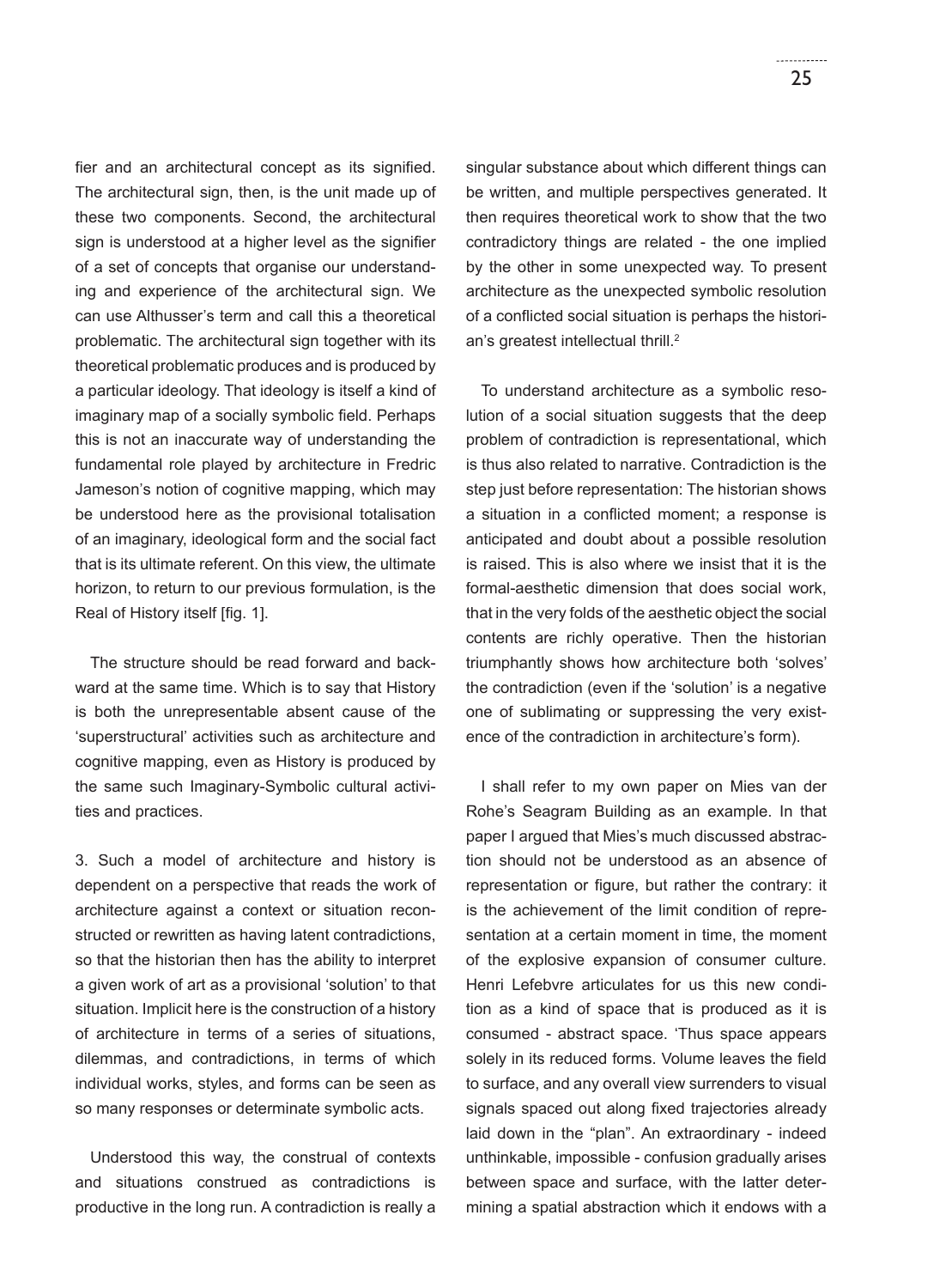| Signifier (Form)    |                                |                                           |                   |
|---------------------|--------------------------------|-------------------------------------------|-------------------|
|                     | Architectural Sign             |                                           |                   |
| Signified (Concept) | <b>Theoretical Problematic</b> | Ideology (Imaginary)<br>Social (Symbolic) | Cognitive Mapping |
|                     |                                |                                           | HISTORY (Real)    |

Fig. 1: The Real of History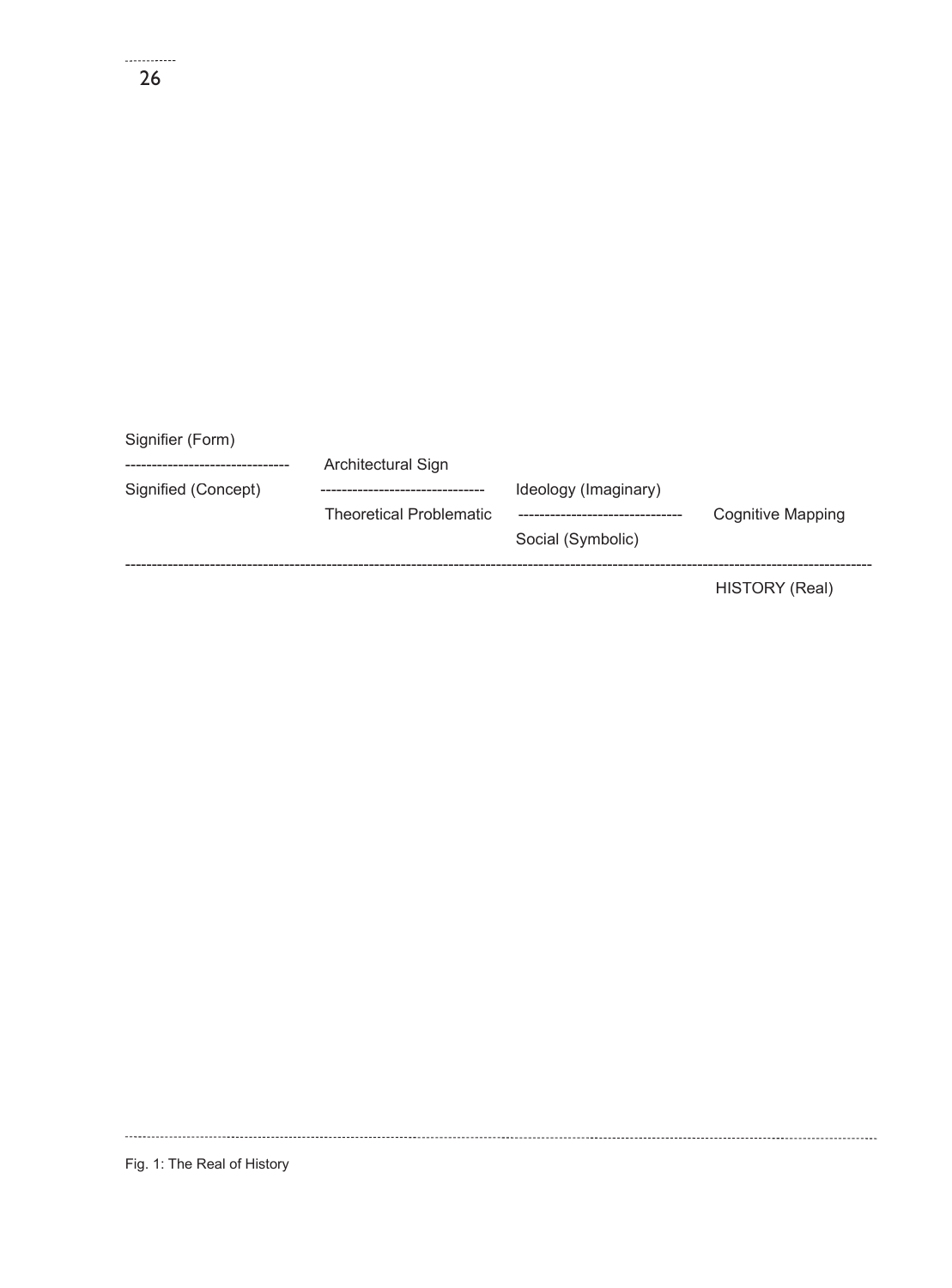half-imaginary, half-real existence.'3

My argument in the Mies paper is that the abstraction of Seagram's empty plaza and glass curtain wall is an architectural figure - a symbolic resolution of the contradiction of Mies's desire to maintain the fullness of aesthetic experience and the actual, practical impossibility of aesthetic profundity in the context of total reification. Mies's abstraction of surface is both the consequence and perfect representation of consumer capital and a profound refusal to accept the complete dissolution of the traditional aesthetic experience. I quote myself:

*The crucial move of Mies is to pose abstraction as at one and the same time the ultimate achievement of reifi cation - the separation and neutralisation of the full range of experience being the precondition of abstract thought - and a historically new experience, the only possible experience adequate*  to everything we have lost in reification. Here I *circle back to the epigraph with which I began: art*  must submit to reification in order to preserve the *possibility of something more true. What results in the Seagram building is a series of transductions whereby abstraction changes its nature as it passes from the social to the aesthetic and back again. The*  plaza at Seagram is perhaps the first pulling back *from the alienating life of the metropolis, and the assertion of the architectural surface as the support for that space is commensurate with that withdrawal.*  At this point, however, reification is borrowed back *from the social in the form of the volumetric readymade of the high-rise building and, even more, in the perception of the abstract surface. Then, in a*  final moment of transfer, reification appears as *the experience of abstraction. By producing the abstract, architecture acquires a means to escape that same status, to refuse to become a mere thing among things. Abstraction - the pure sound of the Sirens, the organising absent presence - is the maximal limit of the avant-garde.*<sup>4</sup>

4. Within a narrative structure, periodisation is a technique that allows epistemic access to historical differences in a situation, allowing articulation of what can appear as an undifferentiated mass or a bunch of incoherent differences. But periodisation is an initial move, not a final one. We should not think in terms of uniform periods and radical breaks but rather more nuanced shifts, making the placement of the specific work in the historical field every more complex and differentiated.

The case of the Seagram Building is an example of small-scale periodisation. The materials for Mies's optical surface were already present in his early skyscrapers in Chicago. The specific case of Seagram was made possible by a series of events - those related to the emergence of the new apparatus of surface perception, like the television screen, magazine advertising, and large billboards - whose results were seized on and 'detourned' toward specific ends. These events take centre stage only retroactively, and retroactively can be understood as the pre-history of the form that was to follow.

Thus does narrative history involve the narration of the necessity of the outcome. Althusser puts this point in terms of contingency and necessity:

*Instead of thinking of contingency as a modality of or an exception to the necessary, one must think necessity as the becoming-necessary of contingent encounters*. 5

5. The technique of dialectical reversal is related both to the perception of necessity and contingency, and to the situational character of narrative. This can take many forms. In the work of Tafuri, for example, it usually takes the form of showing the physical and social city as the Other of the building, then showing that the outside of the practice of architecture itself - understood in an expanded sense as including urbanism and city planning and territorial management - is the vaster totality of the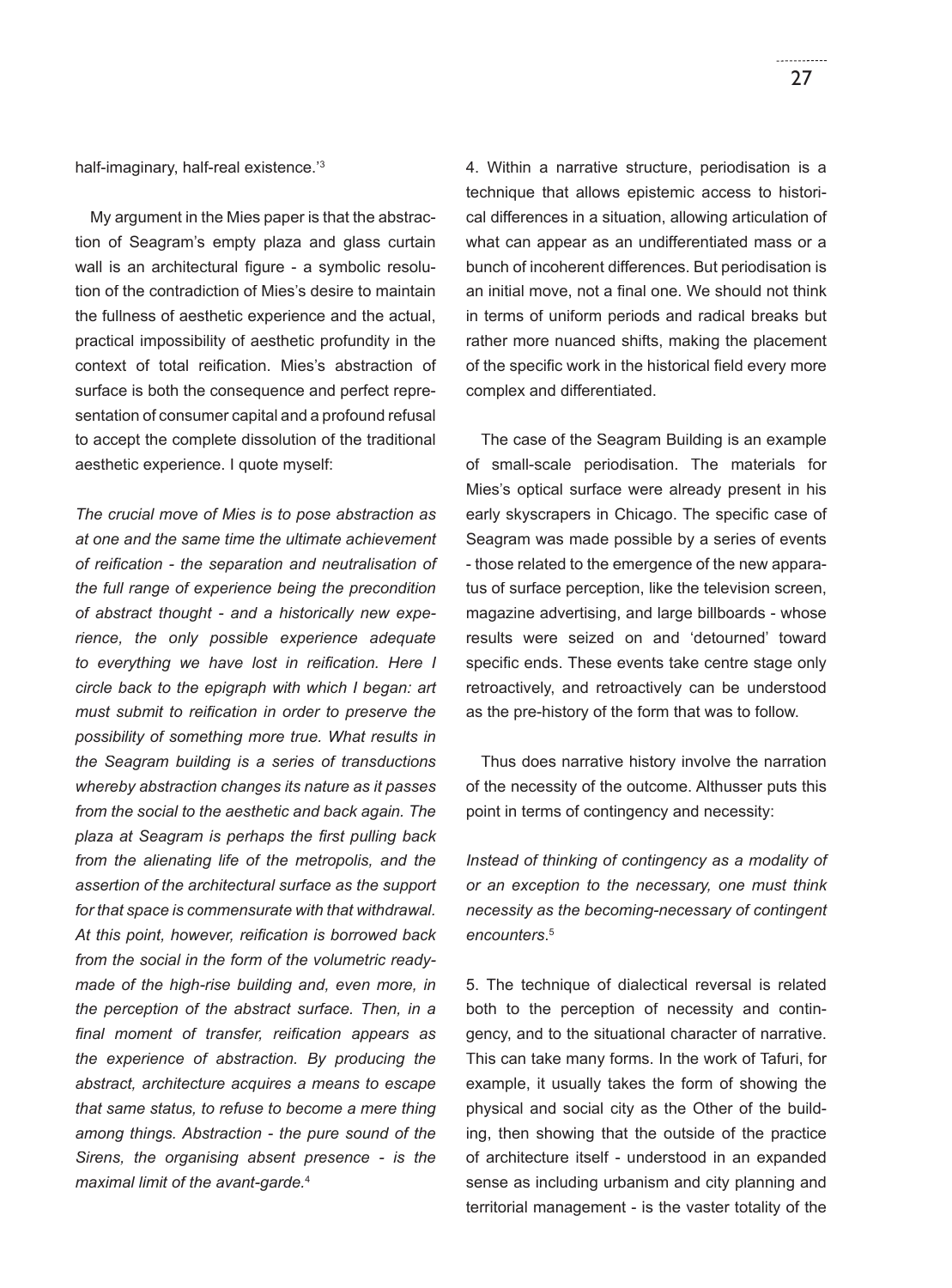economic system, the 'last instance', as Althusser put it. So the great European urban projects of the 1920s like the Siedlungen in Berlin, Frankfurt, and Vienna, for example, come up against their other in the seemingly 'extrinsic' obstacles of financial speculation and the rise of property values that ultimately causes their absolute failure and an end to their utopian vocation.

In the Seagram example, the appearance of abstraction is itself a dialectical reversal insofar as Mies's abstraction arises out of what Lefebvre called abstract space and also appears as the negation of the same.

6. The technique of mediation or transcoding is one of the best lessons from theory: to cross or shift an interpretive code or analytic term from one domain to another, testing one against the other, finding the limits of each, causing each to interpret the other. In the Seagram example, surface is the mediating term and figure, which is operative in the popular cultural perceptual apparatus and in the curtain wall, but operative in different ways.

The mediatory function releases unnoticed complicities and commonalities between different items or events that were thought to remain singular, divergent, and differently constituted. Mediating among different discourses has sponsored a rich literature that addresses itself to a whole range of practical issues - the role of the unconscious, the socially constructed body, ecology, the politics of spatial relations, and more.

7. Totalisation is meant to function as a prescription to strive constantly to relate and connect, to situate and interpret each object or event in the contexts and conditions of possibility that enable it and limit it. Of course, this is practically impossible; totalisation must remain an aspiration of the historian, not an accomplishment. The aspiration to totalise leads us back to the problem of representation, for the totalisation is an absent structure rather than something that can be grasped empirically or even analytically. Like History, the totalisation is not available for representation. And yet we must strive to narrate it.

In particular, I have in mind the Sartrean terminological version wherein 'totalisation' is opposed to a hypostatised and inert 'totality' to become the correlate of 'praxis' itself. That is, the reified 'practico-inert' is to totality as praxis is to totalisation, the last being understood as a 'developing activity which cannot cease without the multiplicity reverting to its original statute… The activity attempts the most rigorous synthesis of the most differentiated multiplicity'.<sup>6</sup>

By totalisation I do not mean a normative unity imposed by architecture or the historian on a situation where none actually exists; nor do I mean that the particular must everywhere represent the general. A totalisation is not a unity. I have in mind, rather, a discontinuous finitude in which seemingly discreet and compartmentalised events and images are made to relate to one another in concrete and material ways, or better, are made through a mediating figure to be seen again as relating to one another, since they were never really separate to begin with.

We can think of the early Miesian plan grid and reiterative steel frame, together with the serialised facade as the spatial figure adequate for an entire range of modern experiences, from the standardisation and mass production of Henry Ford's assembly lines, to Fredrick Taylor's labour processes and workshop organisations, to the reification of Georg Lukács's modern labourer. In the Seagram building that grid is morphed into an optical surface, a new mediating figure that also includes the surface of the billboard, the surface of television, the surface of abstract space itself. This example suggests a way in which an architectural figure can carry the idea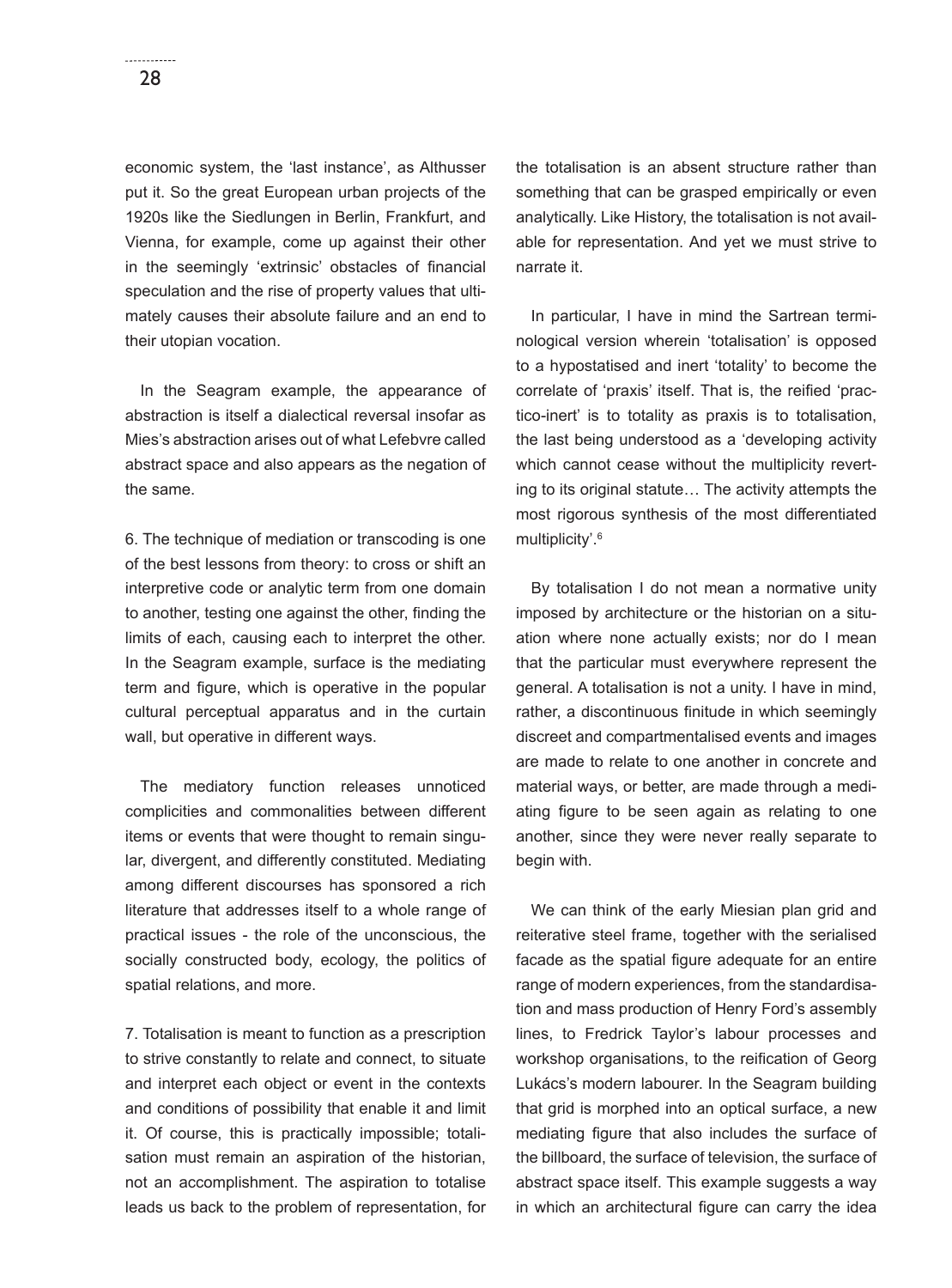of a real social situation within itself as a constant reminder, like a phantom limb that has been surgically amputated but nevertheless emits a constant reminder of its non-existence.

We must recognise here, of course, that through its very success in so modulating and focussing our perception of the situation, the totalising process also survives in the form of reified categories that should be understood as an obstacle to spontaneity and heterogeneity. Perhaps any totalisation must end up being transformed into its own representation, as Sartre said, 'just as the unity of a medallion is the passive remnant of its being struck.'

8. I have listed a few of the attributes of narrative method. I will close by saying something about the particular form I believe that narratives must take. While it is certain that new modes of analysis and exposition should be constantly explored, the fundamental work of the historian is writing.

I would like to attribute to the writing of history a certain programmatic difficulty. First, writing should sink itself into the unnaturalness of the work of writing history, of the hermeneutic situation, of the historicity of the historian and the written-ness of historiography. Of all the techniques, this is perhaps the most difficult: thinking historiography as a historical and ideological production in its own right. It is also a matter of thinking the positive side of ideology as well as the negative, at the same time, of understanding that ideology makes things possible as well as closes things down. Second, history should be written so that something - some final resolution, some mystery - remains something out of reach. We should be suspicious of a thesis that de-mystifies too much, that makes the architecture under analysis look easy. The reader should be asked by the writing, instead, to constantly think another side, an outside, an external face of the apparent concepts, which can never be visible or accessible but which we must vigilantly reckon into our sense, in the form

of effects. This requires sentences that strive to hold contradictory concepts together.

To put it a different way, the practice of writing I am proposing would be a force that thickens the situation, slows thinking down, that keeps something of the human mystery that stands opposed to a text that is too packaged and easy.

It is at this point that we should also recognise that no method or tool of interpretation should be discarded offhand. In other words, the least interesting way to intervene in a debate over techniques of interpretation is to declare one of them right and the others wrong. Almost any technique has some local validity, some possibilities as well as limitations, and depending on the project, a variety will have to be tried out and combined. What is most needed is openness and flexibility of mind, and generosity of spirit.

## **Notes**

- 1. G.W.F Hegel, *The Philosophy of Right*, trans. by S.W. Dyde (Amherst, N.Y: Prometheus, 1996). An excellent account of historical necessity as theorised by Fredric Jameson is Steven Helmling, *The Success and Failure of Fredric Jameson* (Albany: SUNY Press, 2001).
- 2. Claude Lévi-Strauss interprets art as such a symbolic resolution. See especially *Structural Anthropology*  (New York: Basic Books, 1963).
- 3. Henri Lefebvre, *The Production of Space*, trans. by D. Nicholson-Smith (Cambridge: Blackwell, 1991), p. 313.
- 4. K. Michael Hays, 'Abstraction's Appearance (Seagram Building)', in *Autonomy and Ideology: Positioning an Avant-Garde in America*, ed. by R. E. Somol (New York: Monacelli, 1997).
- 5. Louis Althusser, 'Le courant souterrain du matérialisme de la rencontre', in *Écrits philosophiques et politiques*, 1 (Paris: Editions Stock/IMEC, 1994), p. 566.
- 6. Jean-Paul Sartre, *Critique of Dialectical Reason*, trans.